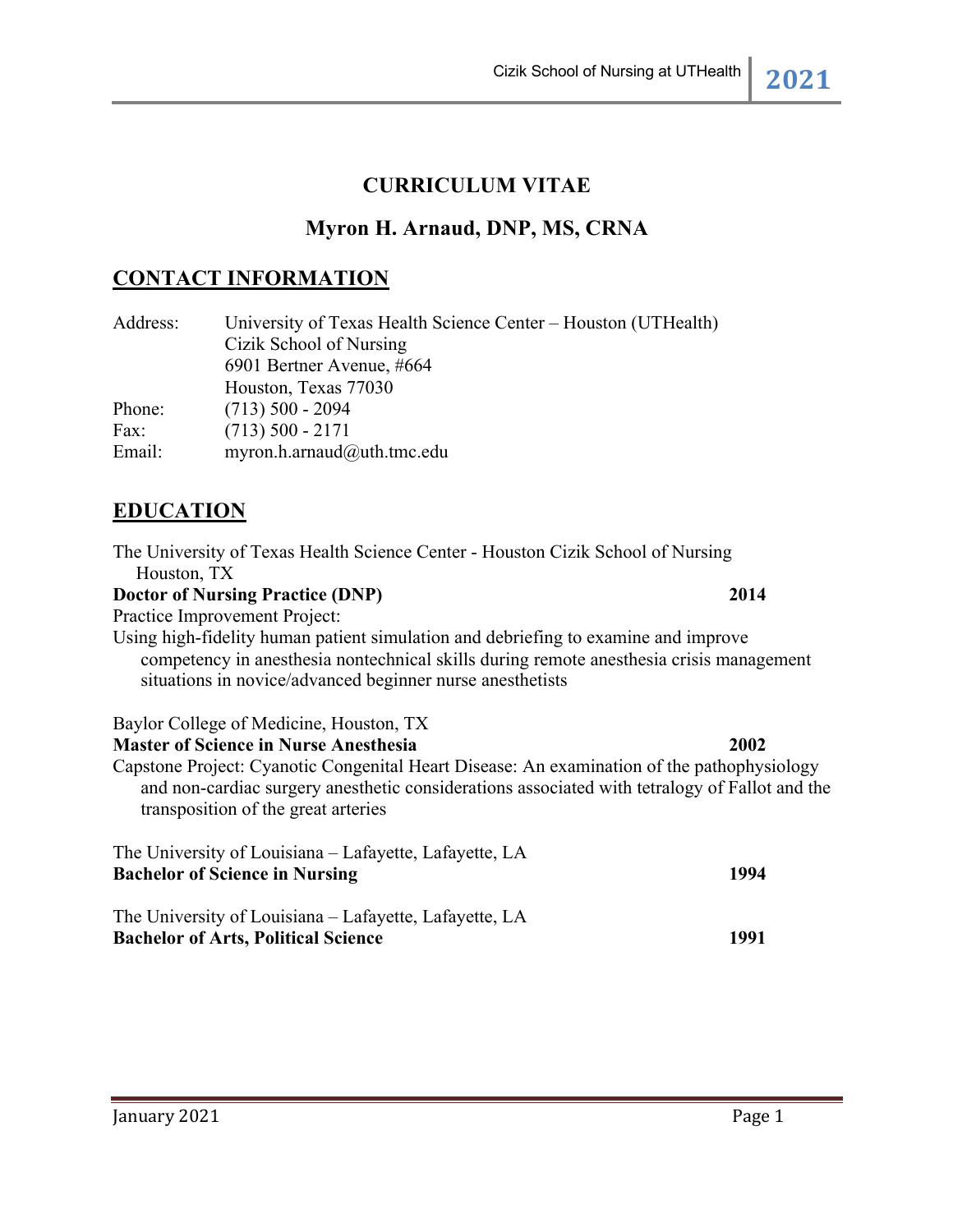# **CERTIFICATIONS/LICENSURES**

| Registered Nurse licensure in the State of Louisiana                                                                       | 1994 - $present$ |
|----------------------------------------------------------------------------------------------------------------------------|------------------|
| Registered Nurse licensure in the State of Texas                                                                           | 1994 - $present$ |
| Advanced Practice Registered Nurse recognition in the State of Texas                                                       | $2003$ - present |
| Advanced Practice Registered Nurse recognition in the State of Louisiana                                                   | $2004$ - present |
| Certified Registered Nurse Anesthetist (CRNA) - National Board on Certification &<br>Recertification of Nurse Anesthetists | $2003$ - present |
| Certified Healthcare Simulation Educator (CHSE)                                                                            | $2015 - 2018$    |
| Certification in Emergency Nursing (CEN)                                                                                   | $1995 - 2003$    |
| Critical Care Registered Nurse (CCRN)                                                                                      | 1997 - 2003      |
| Advanced Cardiac Life Support (ACLS) Provider                                                                              | 1995 - $present$ |
| Advanced Cardiac Life Support (ACLS) Instructor                                                                            | $2005 - 2010$    |
| Pediatric Advanced Life Support (PALS) Provider                                                                            | 1995 - $present$ |
| Pediatric Advanced Life Support (PALS) Instructor                                                                          | $2005 - 2010$    |
| Trauma Nursing Core Course (TNCC) Provider                                                                                 | 1996 - 2004      |
| Trauma Nursing Core Course (TNCC) Instructor                                                                               | 1996 - 2000      |
| Emergency Nursing Pediatric Course (ENPC) Provider                                                                         | $1995 - 2001$    |
| Emergency Nursing Pediatric Course (ENPC) Instructor                                                                       | 1996 - 2000      |
| Basic Life Support (BLS) Provider                                                                                          | 1992 - $present$ |

# **PROFESSIONAL POSITIONS**

| The University of Texas Health Science Center - Houston (UTHealth)                                           | $2010$ - present |
|--------------------------------------------------------------------------------------------------------------|------------------|
| School of Nursing - Nurse Anesthesia Division                                                                | $2011$ - present |
| Director – Nurse Anesthesia Division                                                                         | $2016$ - present |
| Assistant Director – Nurse Anesthesia Division                                                               | $2011 - 2016$    |
| <b>Assistant Professor, Clinical Nursing</b>                                                                 | $2011$ - present |
| Nurse Anesthesia Simulation Coordinator                                                                      | $2014$ - present |
| Department of Anesthesiology - LBJ General Hospital Division<br>Staff Certified Registered Nurse Anesthetist | $2010$ - present |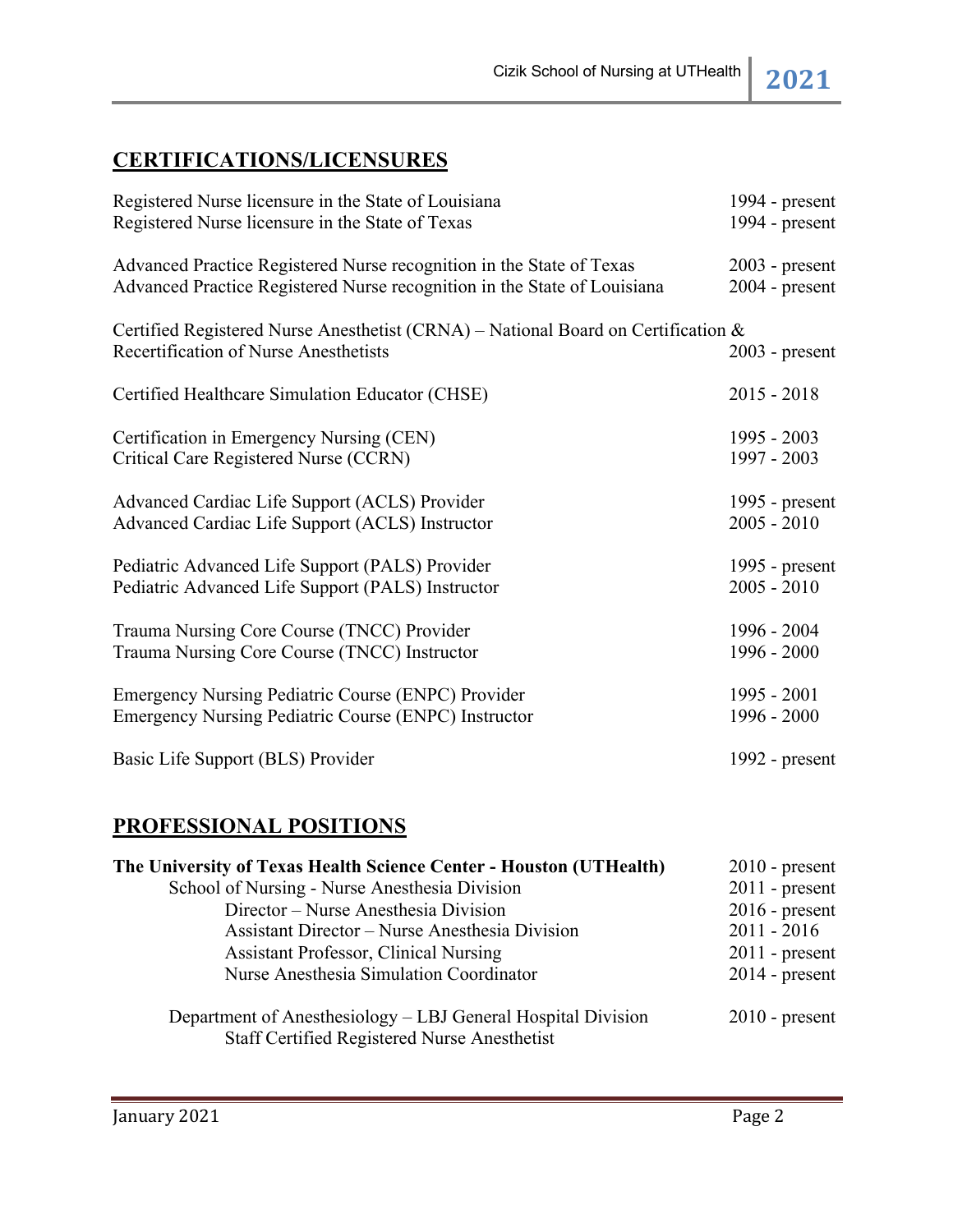| <b>Baylor College of Medicine</b>                                                     | $2003 - 2010$ |
|---------------------------------------------------------------------------------------|---------------|
| School of Allied Health Sciences                                                      |               |
| Associate Director, Graduate Program in Nurse Anesthesia                              |               |
| Assistant Professor, School of Allied Health Sciences                                 |               |
|                                                                                       |               |
| Department of Anesthesiology                                                          |               |
| Assistant Professor and Faculty CRNA, Department of Anesthesiology                    |               |
| Certified Registered Nurse Anesthetist, Ben Taub General Hospital                     |               |
| Louisiana State University - University Medical Center; Lafayette, LA                 | 1998 - 2000   |
| Staff registered nurse (RN2) in medical-surgical intensive care services              |               |
|                                                                                       |               |
| Ville Platte Medical Center; Ville Platte, LA                                         | 1998          |
| <b>Emergency Services Nurse Manager</b>                                               |               |
|                                                                                       |               |
| <b>Baptist Hospital of Southeast Texas; Beaumont, TX</b>                              | 1997          |
| Staff nurse, cardiovascular catheterization & electrophysiology laboratory            |               |
| <b>St. Elizabeth Hospital; Beaumont, Texas</b>                                        | 1995 - 1997   |
| Staff registered nurse in emergency/trauma services                                   |               |
|                                                                                       |               |
| <b>HONORS/AWARDS</b>                                                                  |               |
|                                                                                       |               |
| Good Samaritan Foundation of Texas Excellence in Nursing – Gold level award (Nursing  |               |
| <b>Education Faculty)</b>                                                             | 2019          |
|                                                                                       | 2019          |
| Graduate, UTHealth Emerging Leaders Program; UTHealth, Houston, Texas                 |               |
| Houston Chronical Salute to Nurses - Top 150 nurses in Houston                        | 2018          |
|                                                                                       |               |
| University of Texas Health Science Center - Houston John P. McGovern Outstanding      |               |
| (Graduate) Teacher Award                                                              | 2017          |
|                                                                                       |               |
| Graduate, Texas Children's Hospital Advanced Quality Improvement and Patient Safety   |               |
| Program (AQI 15-2016-2017); Texas Children's Hospital, Houston, Texas                 | 2017          |
| Joanne V. Hickey DNP Clinical Scholar Award                                           | 2014          |
|                                                                                       |               |
| Nominee and finalist for the UT Health School of Nursing McGovern Outstanding Teacher |               |

Nominee and finalist for the UT Health School of Nursing McGovern Outstanding Teacher Award 2013

Award 2014

January 2021 **Page 3**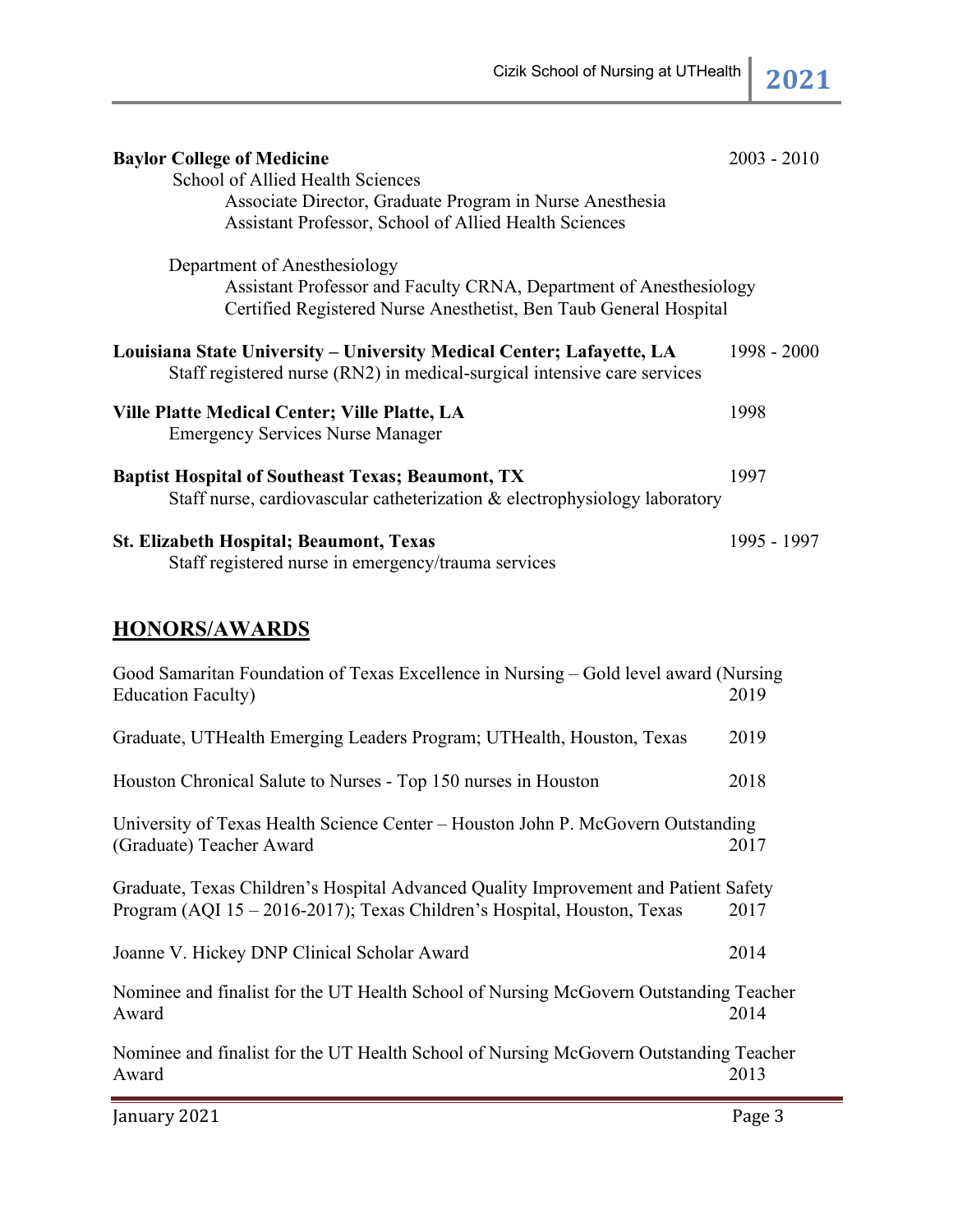| January 2021                                                                                                         | Page 4 |
|----------------------------------------------------------------------------------------------------------------------|--------|
| Inducted into The Honor Society of Phi Kappa Phi                                                                     | 1991   |
| Inducted into the Sigma Theta Tau International Honor Society of Nursing                                             | 1994   |
| Tommy Granger Scholastic Achievement Award in Nursing awarded at the University of<br>Louisiana – Lafayette          | 1994   |
| The Spent Bullet Award (Outstanding Trauma Nurse Anesthetist) awarded at Baylor<br>College of Medicine               | 2002   |
| Agatha Hodgins CRNA Memorial Award (Outstanding Graduate Nurse Anesthetist)<br>awarded at Baylor College of Medicine | 2002   |
| Baylor College of Medicine Excellence in Teaching Award, presented by BCM Nurse<br>Anesthesia Class of 2004          | 2004   |
| Baylor College of Medicine Excellence in Teaching Award, presented by BCM Nurse<br>Anesthesia Class of 2005          | 2004   |
| Baylor College of Medicine Excellence in Teaching Award, presented by BCM Nurse<br>Anesthesia Class of 2006          | 2005   |
| Baylor College of Medicine Excellence in Teaching Award, presented by BCM Nurse<br>Anesthesia Class of 2007          | 2006   |
| Baylor College of Medicine Excellence in Teaching Award, presented by BCM Nurse<br>Anesthesia Class of 2007          | 2007   |
| Baylor College of Medicine Excellence in Teaching Award, presented by BCM Nurse<br>Anesthesia Class of 2008          | 2007   |
| Baylor College of Medicine Excellence in Teaching Award, presented by BCM Nurse<br>Anesthesia Class of 2009          | 2008   |
| Baylor College of Medicine Excellence in Teaching Award, presented by BCM Nurse<br>Anesthesia Class of 2010          | 2009   |
| Baylor College of Medicine Excellence in Teaching Award, presented by BCM Nurse<br>Anesthesia Class of 2011          | 2010   |
| Nominee and finalist for the UTHealth School of Nursing McGovern Outstanding Teacher<br>Award                        | 2012   |
| Sigma Theta Tau Zeta Pi chapter DNP Award                                                                            | 2012   |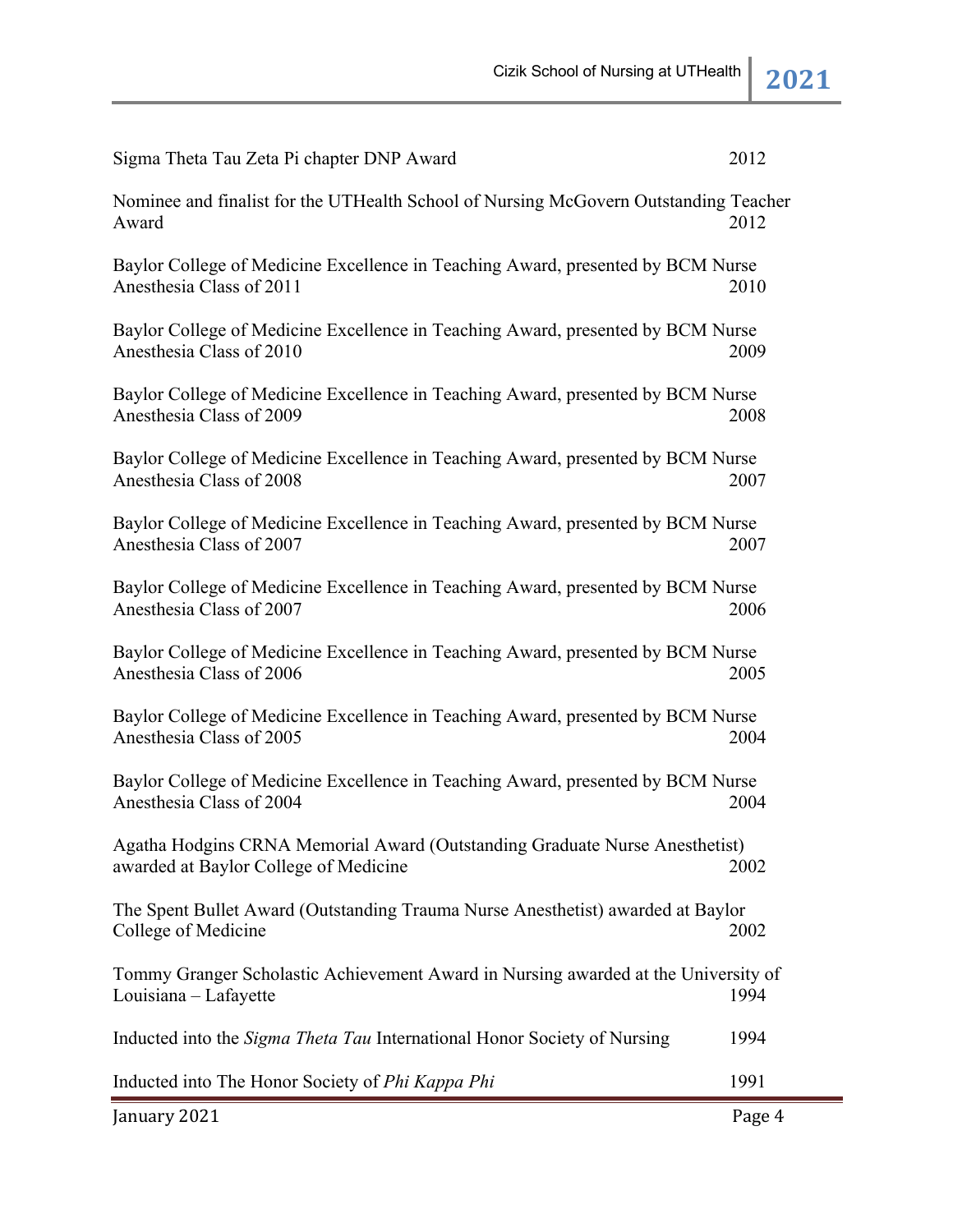## **GRANTS**

### **Research Grants**

- Communication and Teamwork Education in Nurse Anesthesia Students: A Pilot Study. American Association of Nurse Anesthetists Foundation Grant. Co-investigator. (Funded 2016; completed 2019)
- Improving Student Nurse Anesthetists' Communication Skills Using Simulated High Risk, Low Occurrence Crisis Events. UTHealth School of Nursing PARTNERS Grant (\$21,249). Co-investigator. (Funded 2015; completed 2018)

#### **Educational Grants**

- Health Resources and Services Administration (HRSA) Bureau of Health Workforce Division of Nursing and Public Health Advanced Nursing Education Branch Nurse Anesthesia Traineeship Grant (2019-2020) awarded May, 2019, in the amount of \$26,222.00
- Health Resources and Services Administration (HRSA) Bureau of Health Workforce Division of Nursing and Public Health Advanced Nursing Education Branch Nurse Anesthesia Traineeship Grant (2018-2019) awarded May, 2018, in the amount of \$66,624.00
- Health Resources and Services Administration (HRSA) Bureau of Health Workforce Division of Nursing and Public Health Advanced Nursing Education Branch Nurse Anesthesia Traineeship Grant (2017-2018) awarded June, 2017, in the amount of \$26,992.00

#### **Other Funded Projects Including Contracts for Service**

Lifelong Learning Utilizing Simulation to Enhance Proficiency: A Pilot Project for CRNAs – Anesthesiology Skills Update CE. MD Anderson Cancer Center, Houston, TX. Co-Principal Investigator/immersive simulation and debriefing content expert. (Implementation and contractual funding; 2016-2017)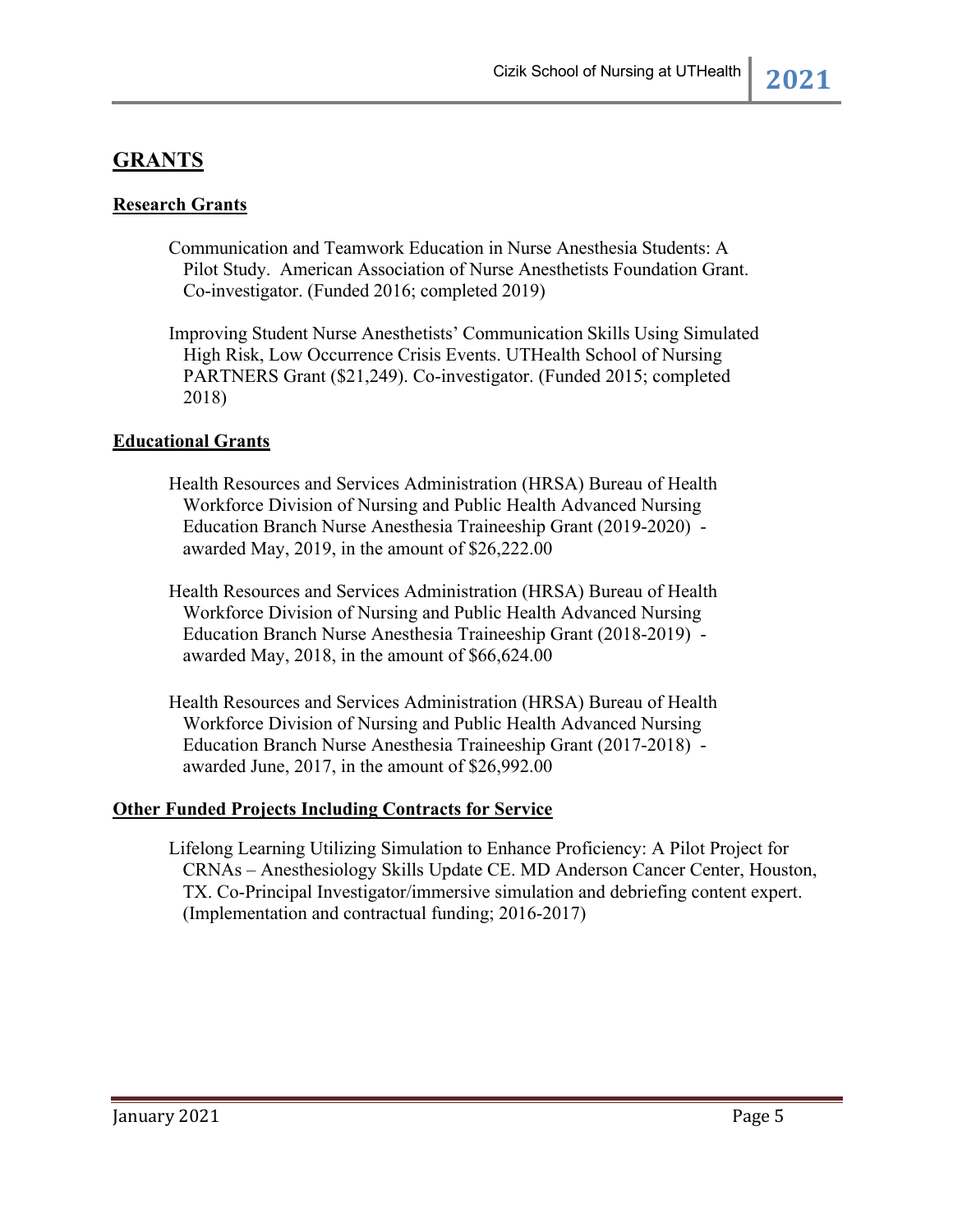## **PUBLICATIONS**

### **Peer Reviewed Publications**

- Starnes-Ott, K., **Arnaud, M.**, Rooney, L., & Lewis, M. (2020). Using complex adaptive systems theory to guide the transition to DNP nurse anesthesia education. *Journal of Professional Nursing*. https://doi.org/10.1016/j.profnurs.2019.10.004
- Silva, J., & **Arnaud, M.** (2019). Improving Nurse Anesthetist Intraoperative Handoff Process by Developing and Implementing an Evidence-based, Facility-specific Cognitive Aid. *Journal of Nursing & Interprofessional Leadership in Quality & Safety, 2* (2). Available at: https://digitalcommons.library.tmc.edu/uthoustonjqualsafe/vol2/iss2/1
- **Arnaud, M.**, Hollenbeck, T., & Guzman-Reyes, S. (2014).Anesthetic Management of Hepatectomy in a Jehovah's Witness Patient with Lynch Syndrome. *Internet Journal of Advanced Nursing Practice, 13* (1). Available at: http://ispub.com/IJANP/13/1/14791

#### **Peer Reviewed Published Abstracts**

**Arnaud, M.**, Strauss, P., & Starnes-Ott, K. (2015). Performance of non-technical skills in remote anesthesia settings by novice nurse anesthetists using simulation training: A pilot quality improvement initiative. *Simulation in Healthcare, 10*(6); 396-397.

#### **Media & Other Creative Products**

Bergstrom, N., & Starnes-Ott, K. (March 30, 2012). 21<sup>st</sup> Century Simulation Innovation in Education & Research (video), UTHealth; Houston, Texas. **M. Arnaud**, content expert.

- Received Award of Merit Best Shorts Competition in La Jolla, CA
- Video has received 177, 500 hits on YouTube.com

### **PRESENTATIONS**

#### **Invited International**

- **Arnaud, M.**, & Lewis, M. (January, 2017). "Incorporation of a cognitive aid in perioperative crisis simulation: Effects on anxiety and intervention time in nurse anesthesia students,"  $17<sup>th</sup>$  International Meeting for Simulation in Healthcare (IMSH), Orlando, FL. E-poster and Podium Presentation.
- **Arnaud, M.**, Strauss, P., & Starnes-Ott, K (January, 2016). "Performance of Non-Technical Skills in Remote Anesthesia Settings by Novice Nurse Anesthetists Using Simulation Training: A Pilot Quality Improvement Initiative," 16th International Meeting for Simulation in Healthcare (IMSH), San Diego, CA. Poster Presentation and Professor Rounds.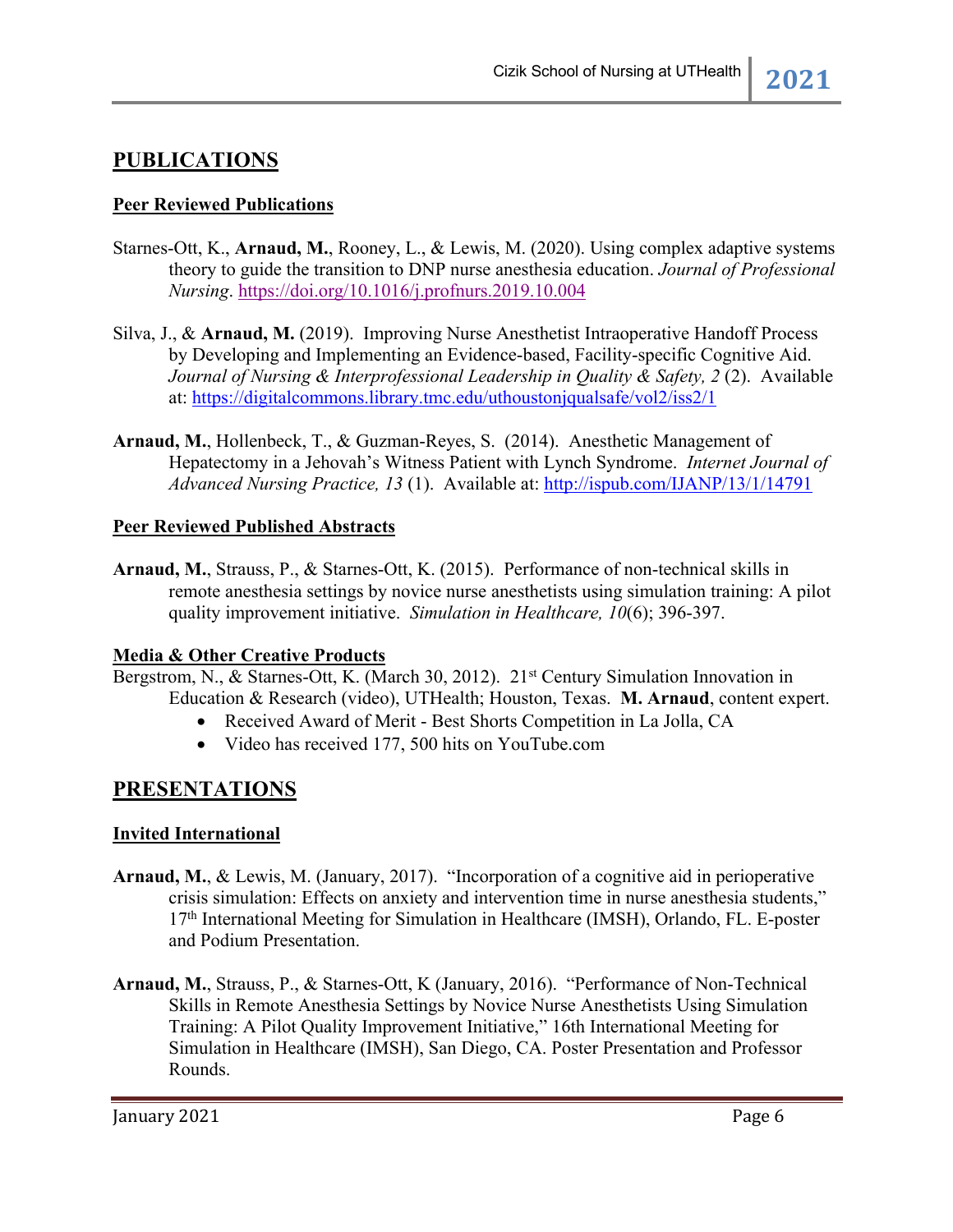### **Invited National**

- Starnes-Ott, K. & **Arnaud, M.** Communication and Non-Technical Skills: Exploring Options for Effective Acquisition by Nurse Anesthesia Students. American Association of Nurse Anesthetists Assembly of Didactic and Clinical Educators 2020; Braselton, GA, February 22, 2020.
- Lewis, M., & **Arnaud, M.** Cognitive Load, Anxiety, and Student Performance in Simulation-based Education. American Association of Nurse Anesthetists Assembly of Didactic and Clinical Educators 2020; Braselton, GA, February 21, 2020.
- **Arnaud, M.** The Pharmacology of Enhanced Recovery after Surgery (ERAS) Pathways: Implications for the Nurse Anesthetist. American Association of Nurse Anesthetists Annual Congress 2019; Chicago, IL, August 12, 2019.
- Starnes-Ott, K., & **Arnaud, M.** Communication and Non-Technical Skills: Exploring Options for Improving Safety Among Anesthesia Providers. The Institute for Healthcare Improvement (IHI) Patient Safety Congress; Houston, TX; May 15-16, 2019. Poster Presentation.
- Starnes-Ott, K., & **Arnaud, M.** Using Complex Adaptive Systems Theory to Guide the Transition to DNP Education. American Association of Colleges of Nursing 2019 Doctoral Education Conference; Coronado, CA; January 18, 2019. Poster presentation.
- Hickey, J., Giardino, E., Starnes-Ott, K., & **Arnaud, M.** Efficient and Effective Processes for Student Clinical Scholarship Portfolios: Using a Quality Improvement Approach (Poster presentation). American Association of Colleges of Nursing 2018 Doctoral Education Conference; Naples, FL; January 18, 2018. Poster presentation.
- **Arnaud, M.** & Lewis, M. Pharmacology of Sedation in Critical Care: The Good, the Bad and the Ugly. American Association of Critical Care Nurses National Teaching Institute and Critical Care Exposition 2017; Houston, TX, May 22-23, 2017.
- Lewis, M. & **Arnaud, M.** Pharmacologic and Technical Approaches to Airway Management in Critical Care. American Association of Critical Care Nurses National Teaching Institute and Critical Care Exposition 2017; Houston, TX, May 21, 2017.
- **Arnaud, M.** What's the Latest in Cardiovascular Drugs? American Association of Nurse Anesthetists Annual Meeting; San Francisco, CA, August 8, 2012.
- **Arnaud, M.** What Speeds Up, Must Slow Down: Management of Perioperative Ventricular & Supraventricular Tachycardias. American Association of Nurse Anesthetists Annual Meeting; San Francisco, CA, August 8, 2012.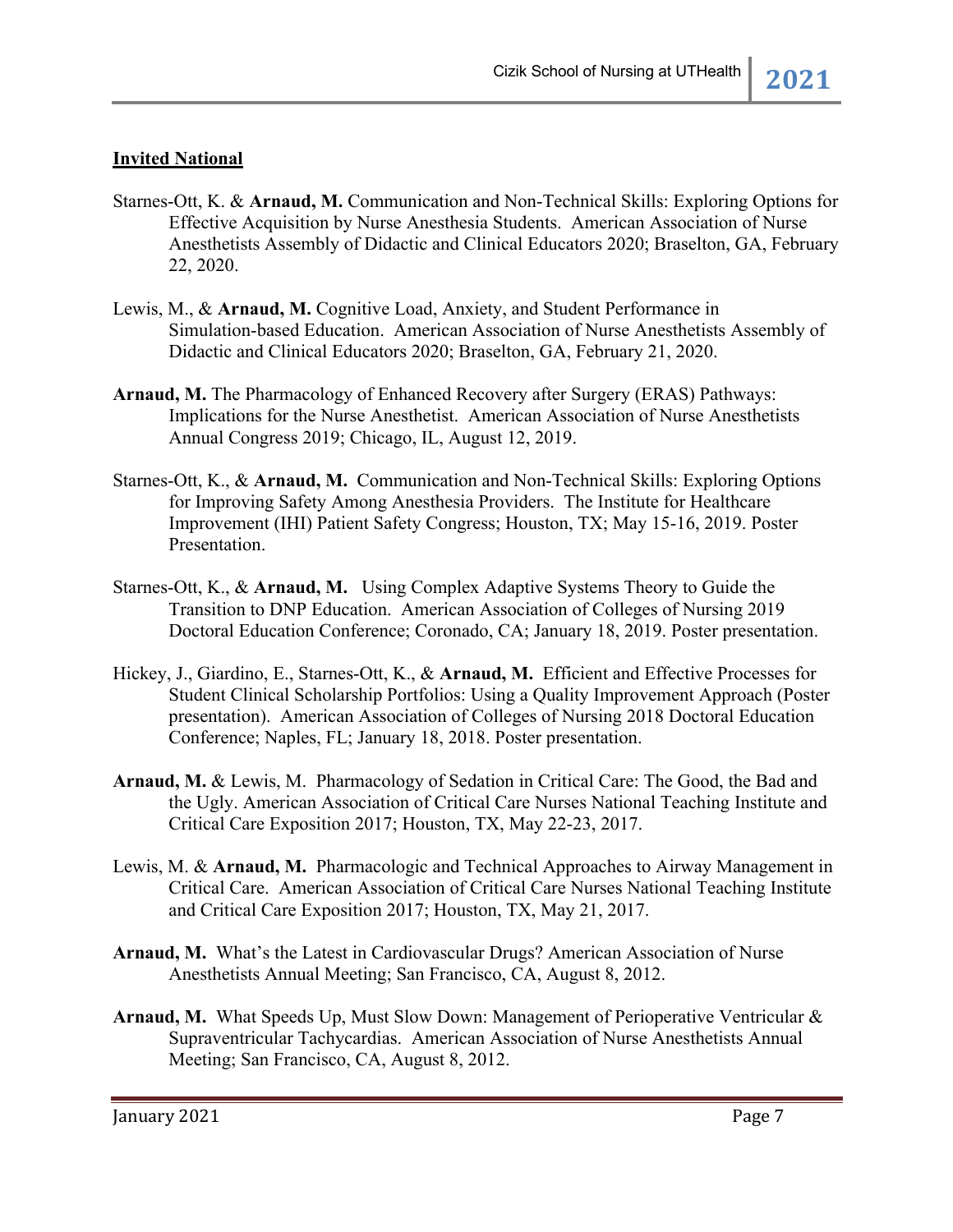Lecture selected for incorporation into the AANALearn Online Continuing Education Program – Pharmacology section (2012-2015)

- **Arnaud, M.** Propofol Infusion Syndrome. American Association of Nurse Anesthetists Annual Meeting; Boston, MA, August 10, 2011.
- **Arnaud, M.** Intraoperative Glycemic Control: Show Me the Evidence. American Association of Nurse Anesthetists Annual Meeting; Boston, MA, August 10, 2011. Lecture selected for incorporation into the AANALearn Online Continuing Education Program – Clinical Topics section (2012-2015)

#### **Invited Regional/State**

- **Arnaud, M.** Nurse Anesthesia Practice and Education. National Student Leadership Conference - Medicine & Healthcare; Rice University; Houston, TX; July 15, 2019 and July 25, 2019.
- **Arnaud, M.**, Lewis, M., Dishman, D., Blok, A., & Slivinski, P. Development, Outcomes and Impacts of the UTHealth Cizik School of Nursing post-BSN to DNP Nurse Anesthesia Program: Lessons Learned from the Inaugural Cohort. The University of Texas Kenneth I. Shine, MD, Academy of Health Science Education 2019 Innovations in Health Science Education Annual Conference; Austin, TX; February 21-22, 2019. Poster and presentation.
- **Arnaud, M.** The Pharmacology of Enhanced Recovery after Surgery (ERAS) Pathways: Implications for the Nurse Anesthetist; presented to the Texas Association of Nurse Anesthetists Annual Convention; San Antonio, TX, August 2017.
- **Arnaud, M.** Nurse Anesthesia at a Glance; presented to the Texas Association of Advisors for the Health Professions (Health Professions Shuffle); Houston, TX, February 10, 2017.
- **Arnaud, M.** Ketamine: Surviving the Winds of Time; presented to the Texas Association of Nurse Anesthetists Annual Convention; Houston, TX, August 2016.
- **Arnaud, M.** Perioperative Atrial Fibrillation: An Evidence-based Approach; presented to the Texas Association of Nurse Anesthetists Annual Convention; Plano, TX, August, 2014.
- **Arnaud, M.** What's the Latest in Cardiovascular Drugs? Texas Association of Nurse Anesthetists (Fall Meeting); San Antonio, TX, September 21, 2012.
- **Arnaud, M.** Propofol Infusion Syndrome. Texas Association of Nurse Anesthetists (Spring Meeting); The Woodlands, TX, February 17, 2012.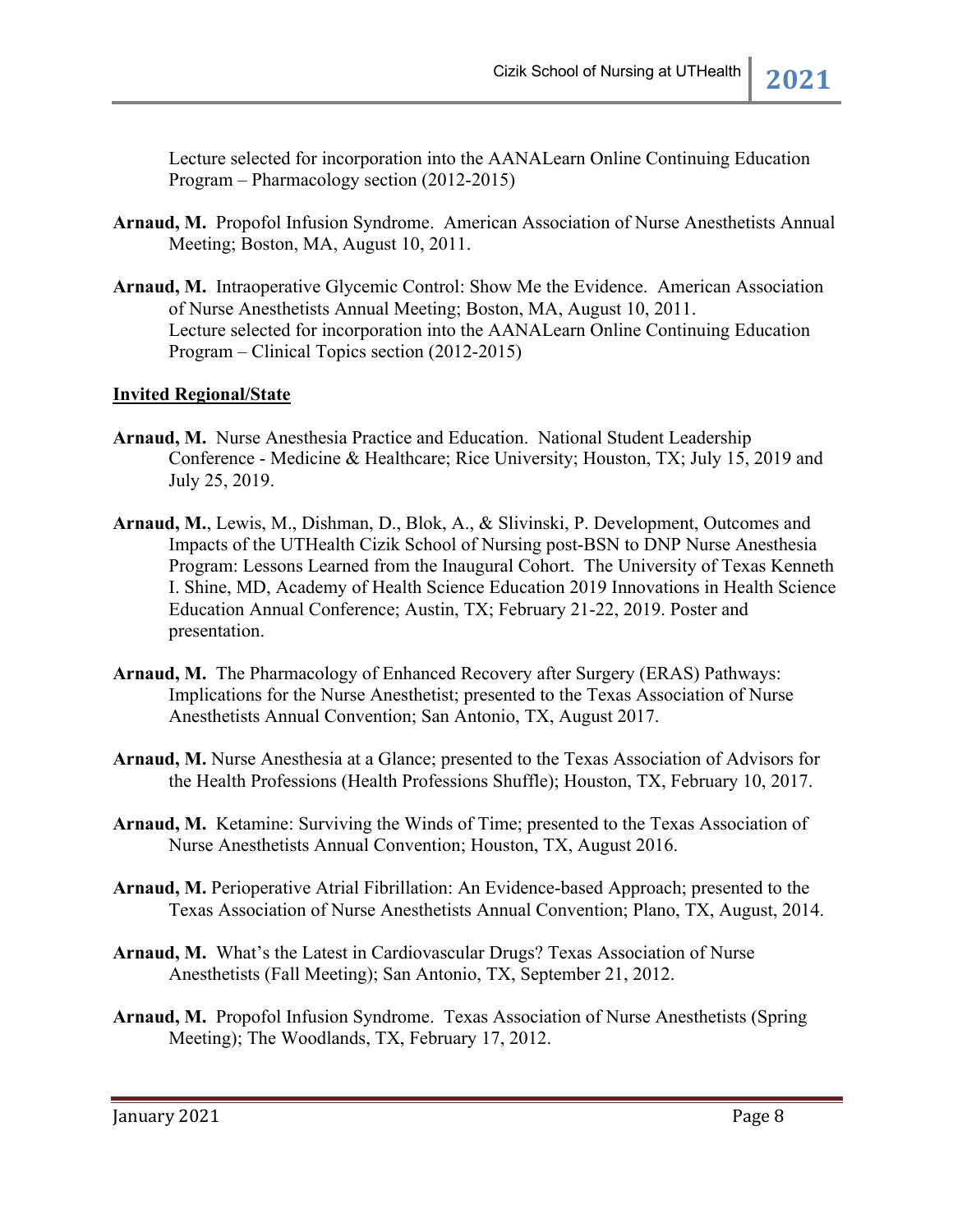- **Arnaud, M.** Intraoperative Glycemic Control: Show Me the Evidence. Texas Association of Nurse Anesthetists (Spring Meeting); The Woodlands, TX, February 17, 2012.
- **Arnaud, M.** A Tale of Anesthesia in a Foreign Land. Texas Association of Nurse Anesthetists (Fall Meeting), Galveston, TX, September 27, 2009.
- **Arnaud, M.** Anesthetic Pharmacology of the Autonomic Nervous System. Texas Association of Nurse Anesthetists (Fall Meeting); San Antonio, TX, September 28, 2008.
- **Arnaud, M.** Preanesthetic Cardiovascular Evaluation. Texas Association of Nurse Anesthetists (Fall Meeting); San Antonio, TX, September 26, 2008.
- **Arnaud, M.** "This isn't supposed to happen!" A case review of cardiac arrest and airway difficulty following regional anesthesia. Texas Association of Nurse Anesthetists (Fall Meeting); San Antonio, TX, September 26, 2008.
- **Arnaud, M.** Retrograde Intubation Skill Station. 2008 Texas Anesthesia Conference for Obstetrics Difficult Airway Workshop; Houston, TX, March 13, 2008.
- **Arnaud, M.** Emerging Trends in Fluid Resuscitation for Trauma. Texas Association of Nurse Anesthetists (Fall Meeting); San Antonio, TX, September 28, 2007.
- **Arnaud, M.** Anesthesia for Non-Cardiac Surgery in Patients with Cardiac Disease. Texas Association of Nurse Anesthetists (Fall Meeting); San Antonio, TX, September 29, 2007.
- **Arnaud, M.** "Ouch, That's Got to Hurt!" A Case Study in the Management of the Traumatized Airway. Texas Association of Nurse Anesthetists (Fall Meeting); South Padre Island, TX, October 1, 2006.
- **Arnaud, M.** "Mi Corazón!" A Case Study in the Management of Perioperative Myocardial Ischemia & Failure. Texas Association of Nurse Anesthetists (Fall Meeting); South Padre Island, TX, October 1, 2006.
- **Arnaud, M.** Physiologic and Pharmacologic Changes Associated with Aging: Anesthetic Implications. Oklahoma Association of Nurse Anesthetists (Spring Educational Conference); Oklahoma City, OK, April 28, 2006.
- **Arnaud, M.** Clinical Pharmacology of the Eicosanoids and Derivatives. Oklahoma Association of Nurse Anesthetists (Spring Educational Conference); Oklahoma City, OK, April 28, 2006.
- **Arnaud, M.** Retrograde Intubation and Cricothyroidotomy (Skill Station). Texas Association of Nurse Anesthetists (Spring Meeting); Fort Worth, TX, March 3, 2006.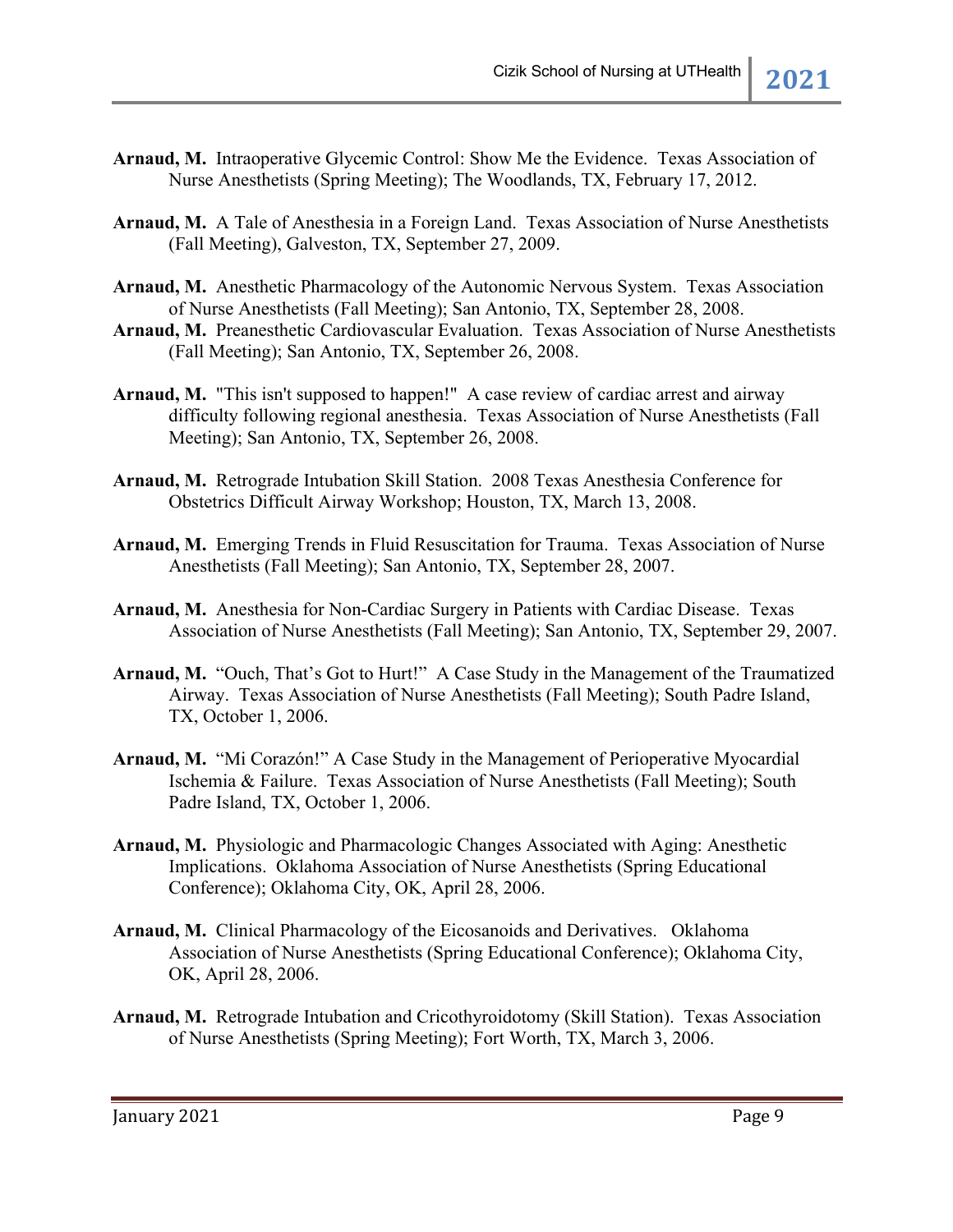- **Arnaud, M.** The Combitube (Skill Station). 2006 Texas Anesthesia Conference for Obstetrics Difficult Airway Workshop; Houston, TX, March 2, 2006.
- **Arnaud, M.** Clinical Pharmacology of the Eicosanoids and Derivatives. Texas Association of Nurse Anesthetists (Fall Meeting); Austin, TX, September 16, 2005.
- **Arnaud, M.** Keeping the Beat: Pacemakers, ICDs, Magnets and Anesthesia. Texas Association of Nurse Anesthetists (Spring Meeting); Austin, TX, April 2, 2005.
- **Arnaud, M.** Practice settings a guest panel. Texas Association of Nurse Anesthetists (Spring Meeting) – Student Track; Austin, TX, April 2, 2005.

#### **Invited Local**

- **Arnaud, M.** Nurse Anesthesia Practice and Education. Kingwood High School Health Professions cohorts; Kingwood, TX; November 5, 2019.
- Lewis, M., Dang, J., Slivinski, P, **Arnaud, M**. Airway management skills lab for N6230 Adult/Gerontology Acute Care Nurse Practitioner I. UTHealth Cizik School of Nursing; Houston, TX, February 18 and February 25, 2019
- **Arnaud, M.** Nurse Anesthesia Practice and Education. Kingwood High School Health Professions cohorts; Kingwood, TX; October 26, 2018.
- **Arnaud, M.** (June 14, 2018). "Nurse Anesthesia Practice and Education," Summer Health Professions Education Program (SHPEP) at UTHealth (sponsored by the Robert Woods Johnson Foundation), Houston, TX. Speaker and Panelist.
- **Arnaud, M.** Nurse Anesthesia Practice and Education. Kingwood High School Health Professions cohorts; Kingwood, TX, November 27-28, 2017.
- **Arnaud, M.** Nurse Anesthesia Education and Practice. Texas Women's University; Houston, TX, April 24, 2017.
- Hickey, J.V., Giardino, E., Starnes-Ott, K. & **Arnaud, M.** Efficient and Effective Processes for Student Clinical Scholarship Portfolios. Texas Children's Hospital Advanced Quality Improvement and Patient Safety Program (AQI 15 – 2016-2017); Houston, TX, February 10, 2017.
- **Arnaud, M.**, Lewis, M., & Blok, A. Airway management skills lab for N6230 Adult/Gerontology Acute Care Nurse Practitioner I. UTHealth School of Nursing; Houston, TX, February 15, 2017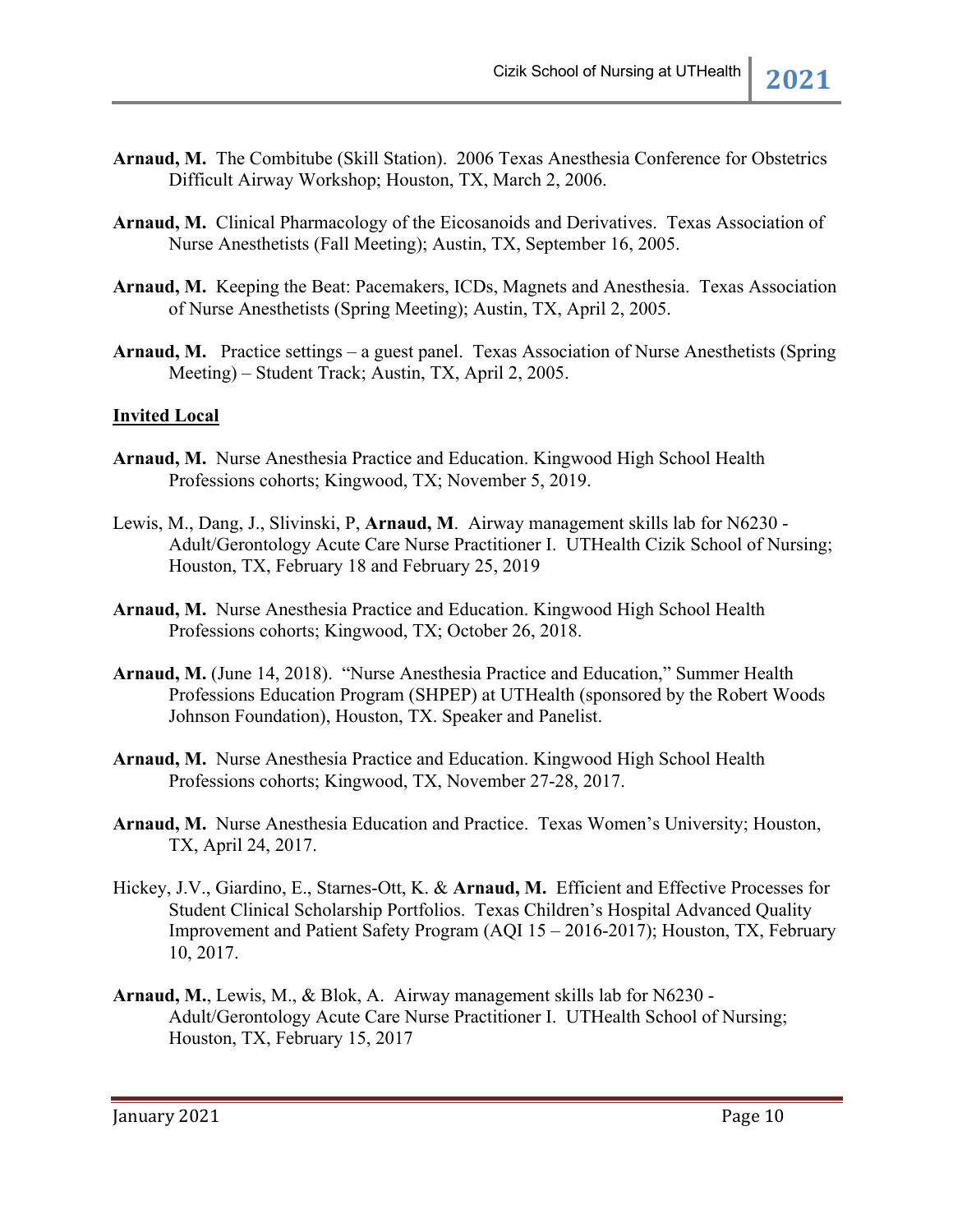- Arnaud, M. Conscious sedation. Invited guest lecturer for N6230 Adult/Gerontology Acute Care Nurse Practitioner I. UTHealth School of Nursing; Houston, TX, February 6, 2017.
- **Arnaud, M.** Neuromuscular blockade. Invited guest lecturer for N6230 Adult/Gerontology Acute Care Nurse Practitioner I. UTHealth School of Nursing; Houston, TX, February 6, 2017.
- **Arnaud, M.** Airway Management. Invited guest lecturer for N6230 Adult/Gerontology Acute Care Nurse Practitioner I. UTHealth School of Nursing; Houston, TX, February 6, 2017.
- Arnaud, M. Conscious sedation. Invited guest lecturer for N6230 Adult/Gerontology Acute Care Nurse Practitioner I. UTHealth School of Nursing; Houston, TX, February 8, 2016.
- **Arnaud, M.** Neuromuscular blockade. Invited guest lecturer for N6230 Adult/Gerontology Acute Care Nurse Practitioner I. UTHealth School of Nursing; Houston, TX, February 8, 2016.
- **Arnaud, M.** Airway Management in Thoracic Anesthesia; Evidence-based Updates in Thoracic Anesthesia. UTHealth School of Nursing CE Offering for Nurse Anesthetists (USAP CRNAs); December, 2015.
- **Arnaud, M.** Conscious sedation and neuromuscular blockade. Invited guest lecturer for N6230 - Adult/Gerontology Acute Care Nurse Practitioner I. UTHealth School of Nursing; Houston, TX, April, 2015.
- **Arnaud, M.** Airway Management in Thoracic Anesthesia; Evidence-based Updates in Thoracic Anesthesia. UTHealth School of Nursing CE Offering for Nurse Anesthetists; January, 2015.
- **Arnaud, M.** Utilizing High-fidelity Simulation and Debriefing to Improve Novice/Advanced Beginner Nurse Anesthetists' Non-technical skills in Remote Anesthesia Crisis Management Situations (poster and podium presentations). Research and Quality Improvement Symposium – UTHealth School of Nursing; Houston, TX, April 25, 2014.
- **Arnaud, M.** Conscious sedation and neuromuscular blockade. Invited guest lecturer for N6230 - Adult/Gerontology Acute Care Nurse Practitioner I. UTHealth School of Nursing; Houston, TX, April 14, 2014.
- **Arnaud, M.** A Tale of Anesthesia in a Foreign Land. The University of Texas Health Science Center at Houston (UTHealth) School of Nursing; Houston, TX, November 9, 2010.
- **Arnaud, M.** Airway Management and the Oxygen-hemoglobin dissociation curve. Harris County Hospital District Ben Taub General Hospital Post-Anesthesia Care Unit; Houston, TX, 2005.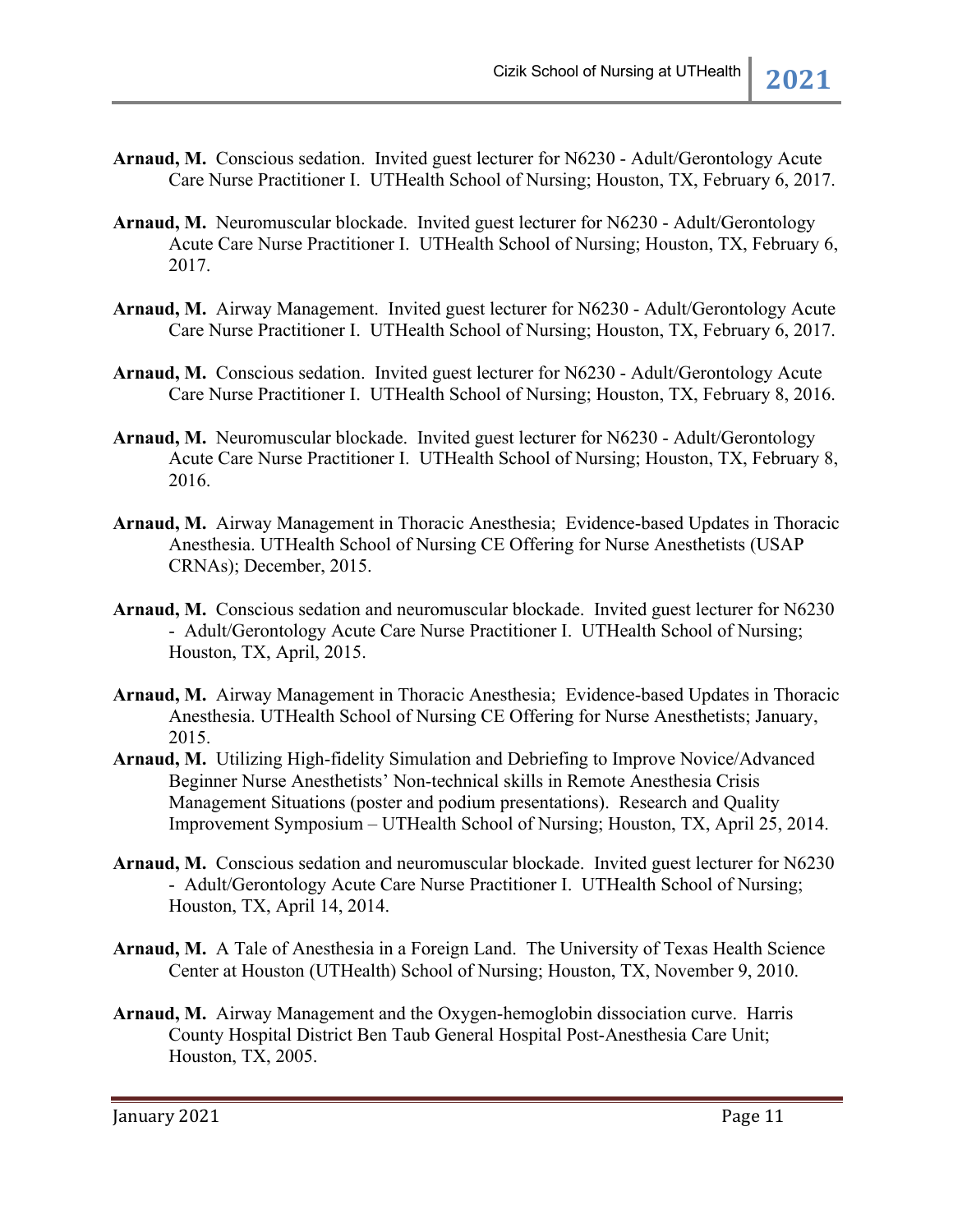# **PROFESSIONAL SERVICE**

### **Manuscript Reviewer**

| Peer reviewer for the Internet Journal of Advanced Nursing Practice                                                                                                             |                                                                  | $2011$ – present                                                   |
|---------------------------------------------------------------------------------------------------------------------------------------------------------------------------------|------------------------------------------------------------------|--------------------------------------------------------------------|
| Peer reviewer for Anesthesia eJournal                                                                                                                                           |                                                                  | $2018$ - present                                                   |
| <b>Professional Memberships &amp; Service</b>                                                                                                                                   |                                                                  |                                                                    |
| Society for Simulation in Healthcare                                                                                                                                            |                                                                  | $2012 - 2019$                                                      |
| International Nursing Association for Clinical Simulation & Learning                                                                                                            |                                                                  | $2015 - 2016;$<br>2018                                             |
| The American Association of Nurse Anesthetists<br><b>AANA Education Committee</b>                                                                                               |                                                                  | $2000$ – present<br>$2018 - 2019$                                  |
| The National Board on Certification/Recertification of Nurse Anesthetists<br><b>Longitudinal Assessment Committee</b><br>National Certifying Examination Item Writing Committee |                                                                  | $2019$ – present<br>$2007 - 2008$                                  |
| Texas Association of Nurse Anesthetists<br><b>Education Committee</b><br><b>Bylaws and Resolutions Committee</b><br><b>Finance Committee</b>                                    | $2004 - 2005$ , $2007 - 2008$ , $2010 - 2011$ ,<br>$2013 - 2016$ | $2003$ – present<br>$2005 - 2018$<br>$2003 - 2010$ , $2012 - 2014$ |
| Nominating Committee (Chairperson)                                                                                                                                              |                                                                  | $2004 - 2005$                                                      |
| Sigma Theta Tau, International Honor Society of Nursing                                                                                                                         |                                                                  | $1994$ – present                                                   |
| <b>Institutional Service</b>                                                                                                                                                    |                                                                  |                                                                    |
| University of Texas Health Science Center at Houston, Cizik School of Nursing                                                                                                   |                                                                  |                                                                    |
| University-wide committees                                                                                                                                                      |                                                                  |                                                                    |
| Clinical Leadership Council                                                                                                                                                     |                                                                  | $2020$ – present                                                   |
| Cizik School of Nursing - Dean Search Committee                                                                                                                                 |                                                                  | $2018 - 2020$                                                      |
| Member, Interfaculty Council<br>Member, Radiation Safety Committee                                                                                                              |                                                                  | $2016 - 2017$<br>$2015$ – present                                  |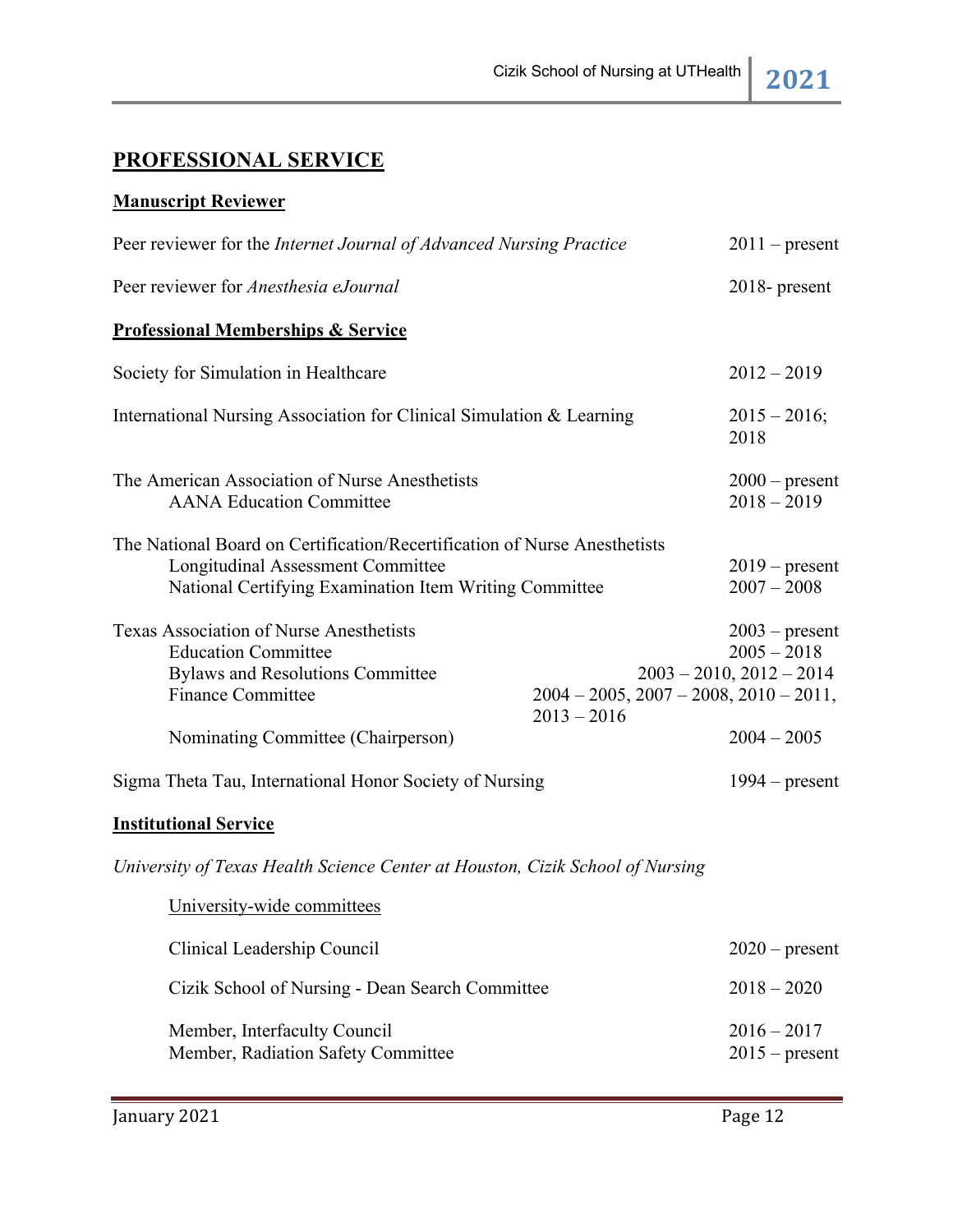| <b>School of Nursing committees</b>                                                      |                                |                  |
|------------------------------------------------------------------------------------------|--------------------------------|------------------|
| Member, Dean's Advisory Council                                                          |                                | $2018$ – present |
| Member, Faculty Life Council                                                             | $2015 - 2017$                  | $2020$ – present |
| Member, Doctor of Nursing Practice Council<br>Chair<br>Vice-Chair                        | $2019 - 2020$<br>$2018 - 2019$ | $2014$ – present |
| Member, Master's Council                                                                 | $2015 - 2016$                  |                  |
| Member, Scholarship Committee<br>Chairman                                                | $2012 - 2016$<br>$2013 - 2014$ |                  |
| Programmatic committees                                                                  |                                |                  |
| Member, Nurse Anesthesia Division Faculty Committee                                      |                                | $2011$ – present |
| Member, Nurse Anesthesia Division Admissions Committee                                   |                                | $2011$ – present |
| Member, Nurse Anesthesia Faculty-Student Advisory Committee                              |                                | $2011$ – present |
| <b>Baylor College of Medicine</b>                                                        |                                |                  |
| Member, School of Allied Health Sciences Curriculum Committee<br>Vice-Chair              | $2004 - 2009$<br>$2005 - 2009$ |                  |
| Member, School of Allied Health Sciences Student Promotions Committee                    |                                | $2009 - 2010$    |
| Member, School of Allied Health Sciences Faculty Appointment and Promotions<br>Committee | $2005 - 2010$                  |                  |
| Member, Allied Health Education Executive Committee                                      | 2010                           |                  |
| Member, Graduate Program in Nurse Anesthesia Executive Faculty Committee                 | $2003 - 2010$                  |                  |
| Member, Graduate Program in Nurse Anesthesia Admissions Committee                        | $2005 - 2009$                  |                  |